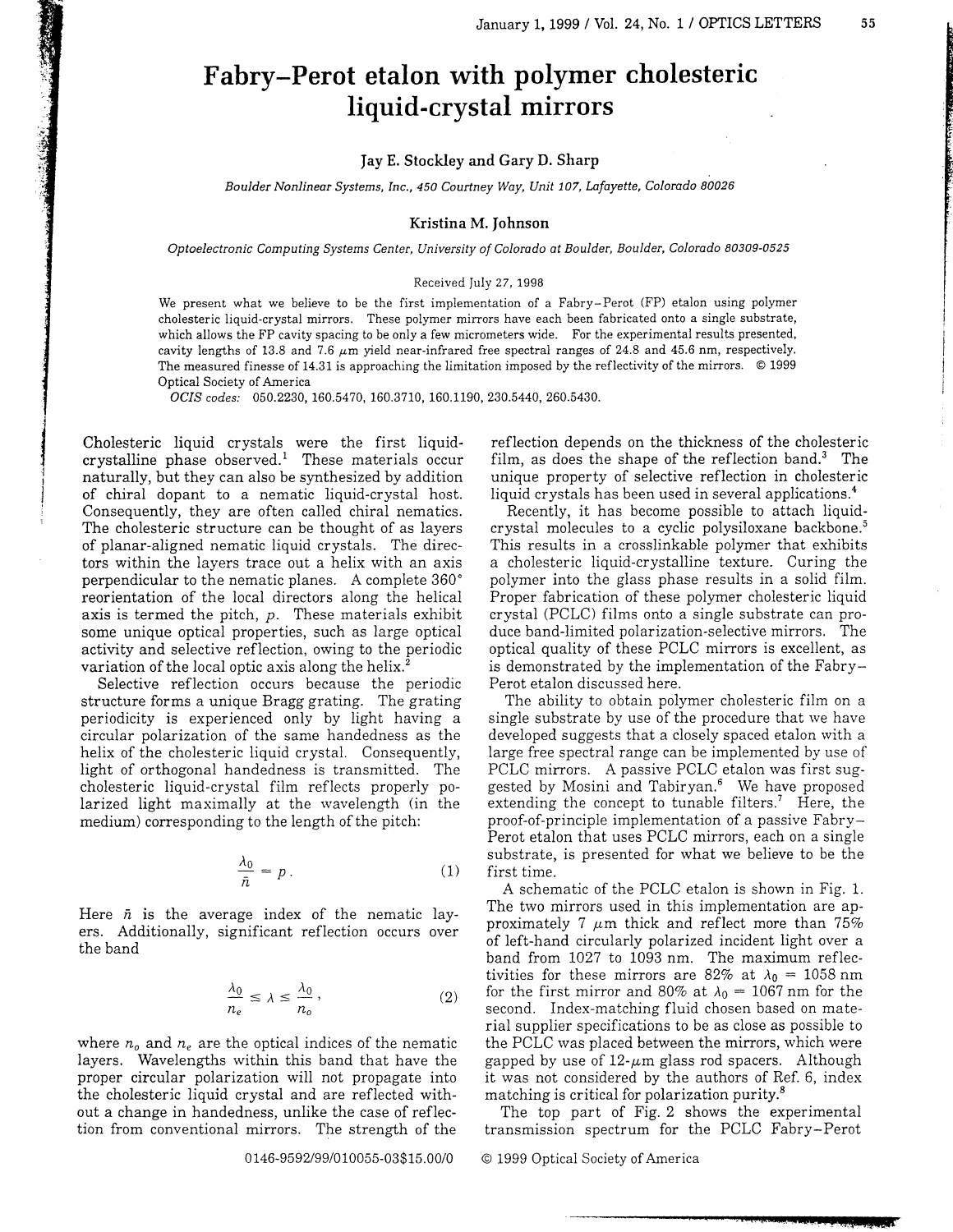

Fig. 1. Schematic detailing the construction of the PCLC etalon.



Fig. 2. Normalized experimental transmission spectrum for left-hand circulariy polarized light (top) and right-hand cicularly polarized light (bottom) incident on the passive etalon with PCLC mirrors. Note the relatively featureless transmission of the right-hand circularly polarized lighi.

etalon normalized to left-hand circularly polarized input light. Light from a tungsten filament source was collimated and then linearly polarized to  $-45^{\circ}$ by a Glan-Thompson prism polarizer. This was followed by a quarter-wave Fresnel rhomb, which changed the light to left circular poiarization. The circularly polarized light was sent through a pinhole to the Fabry-Perot etalon. A  $20 \times$  microscope objective coupled the transmitted iight to the fiber input of an Ando Model AQ6315A optical spectrum anaiyzer. For the transmission spectrum shown in the top part of Fig. 2 the free.spectral range is 24.8 nm, and the FWHM is 1.974 nm, resulting in a finesse of 12.56.

This spectrum indicates that the cavity is approximately 13.8  $\mu$ m thick.

Shown in the bottom part of Fig. 2 is the transmission through the Fabry-Perot etalon for right-hand circularly polarized light. Ideally the right-handed light transmission should be unity, but Fresnel losses reduced it to 75-85% throughout the wavelength region of interest. The relatively featureless transmission of right-handed light demonstrates the polarization sensitivity of the mirrors.

To provide feedback regarding the behavior of this etalon, we used the  $4 \times 4$  matrix formalism of Berreman<sup>9</sup> to model the etalon. The theoretical results are shown in Fig. 3. The loss in transmission where the mirrors are most reflective is due to changes in the state of polarization that occur when the refractive indices of the cavity and the cholesteric mirror are not perfectly matched.

We improved the finesse of the prototype etalon by placing the Fabry-Perot etalon in a cell-gapping jig and applying pressure. Using the jig improved mirror parallelism and decreased the spacing between the mirrors, resulting in an increase in the finesse. The measured free spectral range indicates a cavity length of approximately 7.6  $\mu$ m. The PCLC films are relatively soft, and application of pressure appears to have embedded the spacers in the films. The transmission spectrum for improved finesse is shown in Fig. 4. The free spectral range was increased to



Fig. 3. Normalized transmission spectrum predicted by  $4 \times 4$  matrix theory for the experimental conditions of Fig. 2: top, left-hand polarized light incident and bottom, right-hand polarized light incident